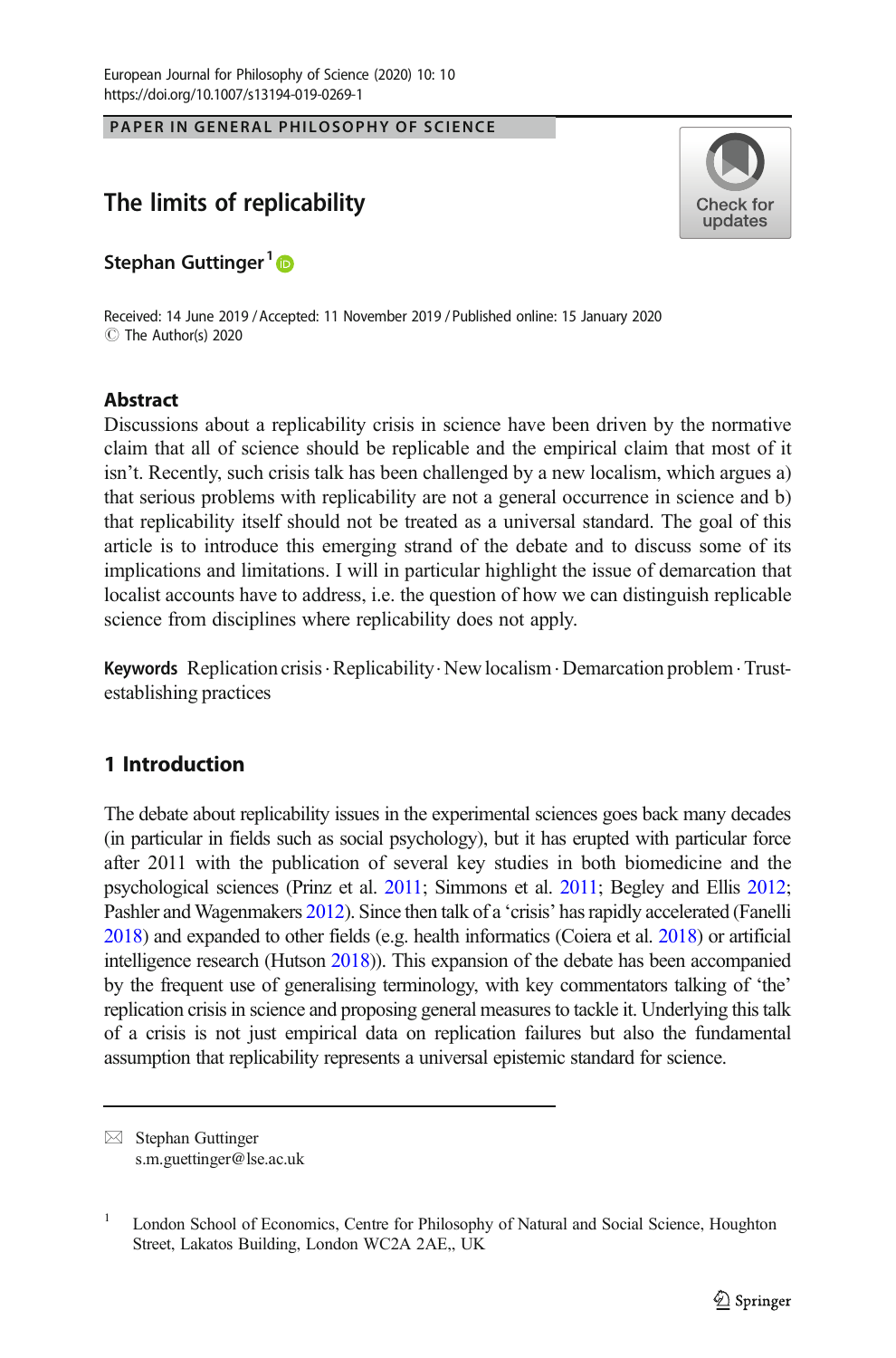Recently, however, this broad way of approaching the issue has come under increased scrutiny. Based on empirical and conceptual analyses, several authors have argued a) that issues with replicability are not a general problem in science and b) that the ideal of replicability does not universally apply to all disciplines. This new localism not only implies that significant problems are limited to specific sub-fields, but also that high failure rates are not automatically a sign of crisis. Both claims together raise important challenges for current debates about the status quo of science and about the development of adequate policy measures.

The goal of this paper is to analyse the growing literature on the new localism in the replication crisis debate; to discuss its implications for the debate about science policy; and to address open questions the new accounts still face.

In the first part of the paper, I will analyse the two claims that I see as central to the new localism: the empirical claim a) (section 2), and the normative claim b) (section 3). I will argue that these claims are not only plausible but also important, as they directly affect the debate about science policy. In the second part of the paper, I will focus on a key question that the normative claim has to address, namely, the question of demarcation: how can we identify fields of science where replicability does not apply as an epistemic standard and for which a high failure rate for replications might therefore be the norm? I will show that most existing accounts draw this line using the living/non-living distinction and argue that new findings from the postgenomic life sciences suggest that this line is too narrow (section 4).

## 2 The reproducibility crisis in context

The replication crisis is often discussed in broad terms, with many commentators presenting the problem as one of science in general and possible solutions as widely applicable measures. Daniel Sarewitz, for instance, claims that:

"Science, […] our one source of objective knowledge, is in deep trouble [as] much of this supposed knowledge is turning out to be contestable, unreliable, unusable, or flat-out wrong" (Sarewitz [2016,](#page-16-0) p. 5).

Similarly, Roger Peng talks about 'the' crisis in science when he discusses how better statistical training could improve science's status quo (Peng [2015\)](#page-15-0). Francis Collins and Lawrence Tabak claim that "[r]eproducibility is potentially a problem in all scientific disciplines" (Collins and Tabak [2014](#page-14-0)).

These worries about a crisis in science are based on the idea that replicability itself is a universal standard for reliable science. Replicability is often called a "cornerstone of science" (e.g., Simons [2014](#page-16-0); eLife editorial [2017\)](#page-14-0) and unbiased replication mechanisms are seen as essential for "maintaining high levels of scientific credibility" (Ioannidis [2012,](#page-15-0) p. 645). Without replications and replicability, so the idea, science as a whole lacks trustworthiness and credibility.

But despite the pervasiveness of generalisations, the debate about replication in science has also been characterised by an awareness of the importance of local context. This localism was not always explicit, but it can, for instance, be seen in the fact that whole fields, such as physics or chemistry, are usually excluded from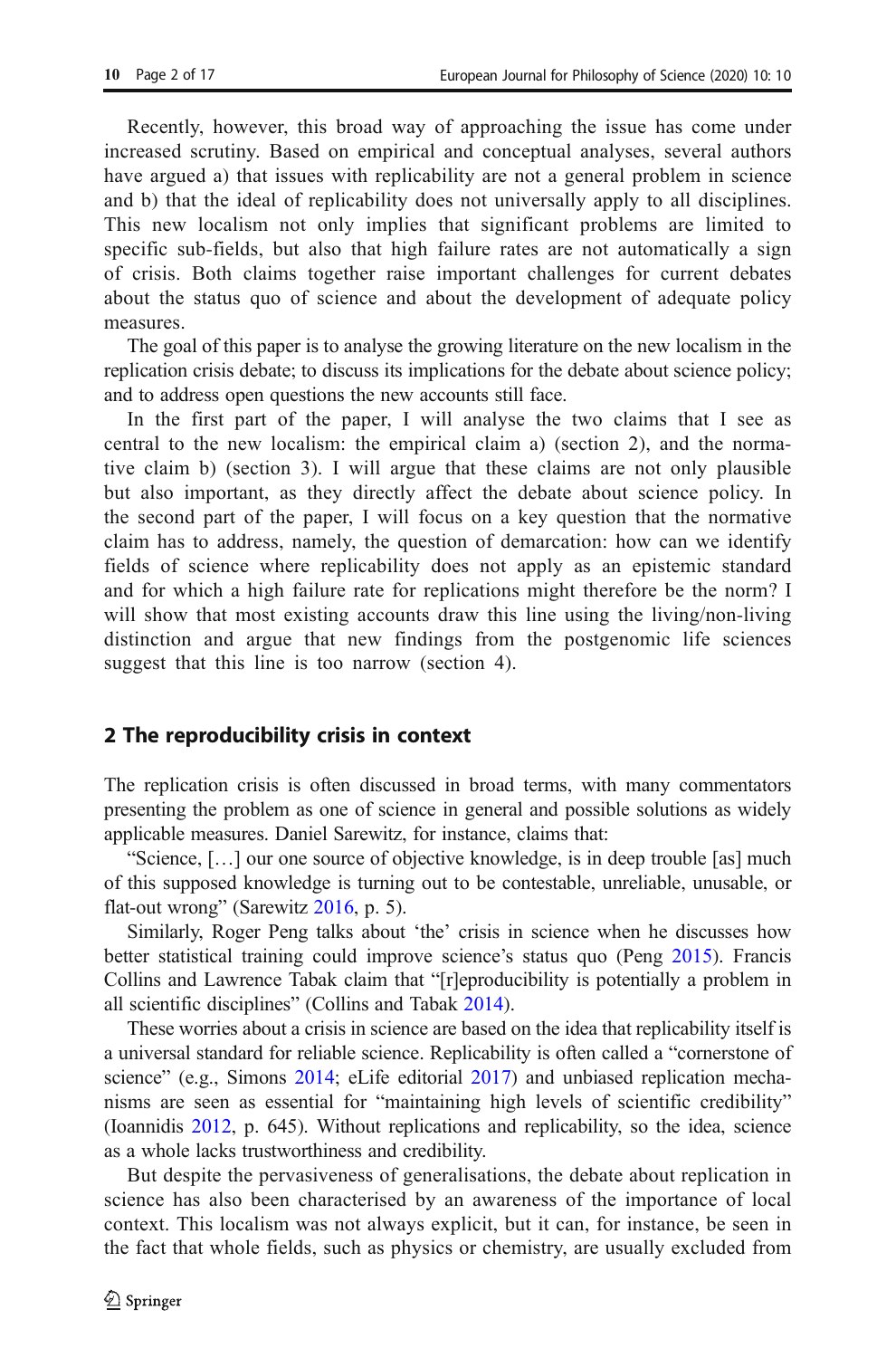the debate.<sup>1</sup> As I will show in this and the next section, the emphasis on the importance of the local research context has gained more urgency and support in recent years. Here, I will first look at the empirical claim that there is no general crisis in science and that replicability issues are likely a local problem. Before I do so, however, I will also make a few remarks on the conceptual landscape of the debate.

#### 2.1 Understanding replicability

The debate about the replication crisis is complicated by the fact that there is still no firm consensus on how exactly to define the terms used in the debate (Schmidt [2009;](#page-16-0) Goodman et al. [2016;](#page-15-0) Nosek and Errington [2017](#page-15-0)). What is clear is that 'replicability' and 'replication' are related but different concepts: a replication is an actual attempt to re-produce an earlier finding/experiment (or the outcome of such an attempt), whereas 'replicability' is a quality of an experiment/observation or a scientific finding.<sup>2</sup> Importantly, replicability is often also turned into a norm, i.e. the assumption that a finding or experiment should be replicable in order to be reliable.

This last point matters as it highlights two connected but different strands of the debate: first, there is a general debate about the different forms that replication can take on in research. This can be seen as a descriptive exercise, trying to capture the practices researchers associate with the term 'replication'. Second, there is a normative debate about the forms of replication that scientists should adhere to. It is within this second strand of the debate that the idea of a crisis has emerged.

Scientists and other commentators have identified a variety of replication types over the years.3 Two types that have come to dominate the discussion are 'direct' and 'conceptual' replications. Both terms have received somewhat differing definitions and there is in particular no consensus on what 'direct' means in the context of replication. However, there are some key features that many authors seem to agree on, namely 1) that in a direct replication the same experimental protocol should be applied to the same kind of materials (for instance, individuals taken from the population originally studied, or the antibodies or cell lines used in the original experiment) and 2) that such an experiment should give an outcome that is the same or at least similar to that originally obtained. 'Similar' here means that the measured effect size could be smaller or bigger than the original, but that the direction of the effect should be the same (for instance, 'Overexpression of gene X accelerates cell growth', or 'Individuals presented with intervention X are more likely to do Y'). Findings and experiments are seen as reliable and trustworthy if they can be replicated in this particular manner.

A 'conceptual' replication, on the other hand, is often defined as an attempt to see an effect in the same direction as that originally reported using a different experimental protocol and/or materials. This type of replication is often linked by commentators to

<sup>&</sup>lt;sup>1</sup> But note that there have been discussions in chemistry regarding the extent to which the field could be

affected by the issue (Bergman and Danheiser [2016](#page-14-0)).<br><sup>2</sup> Note that some authors distinguish between 'replications' and 'reproductions' (or 'replicability' and 'reproducibility'), whereas others – including the author of th

 $^3$  See (Barba [2018](#page-15-0); Fidler and Wilcox [2018;](#page-15-0) Plesser 2018) for analyses of this diverse and complex conceptual landscape.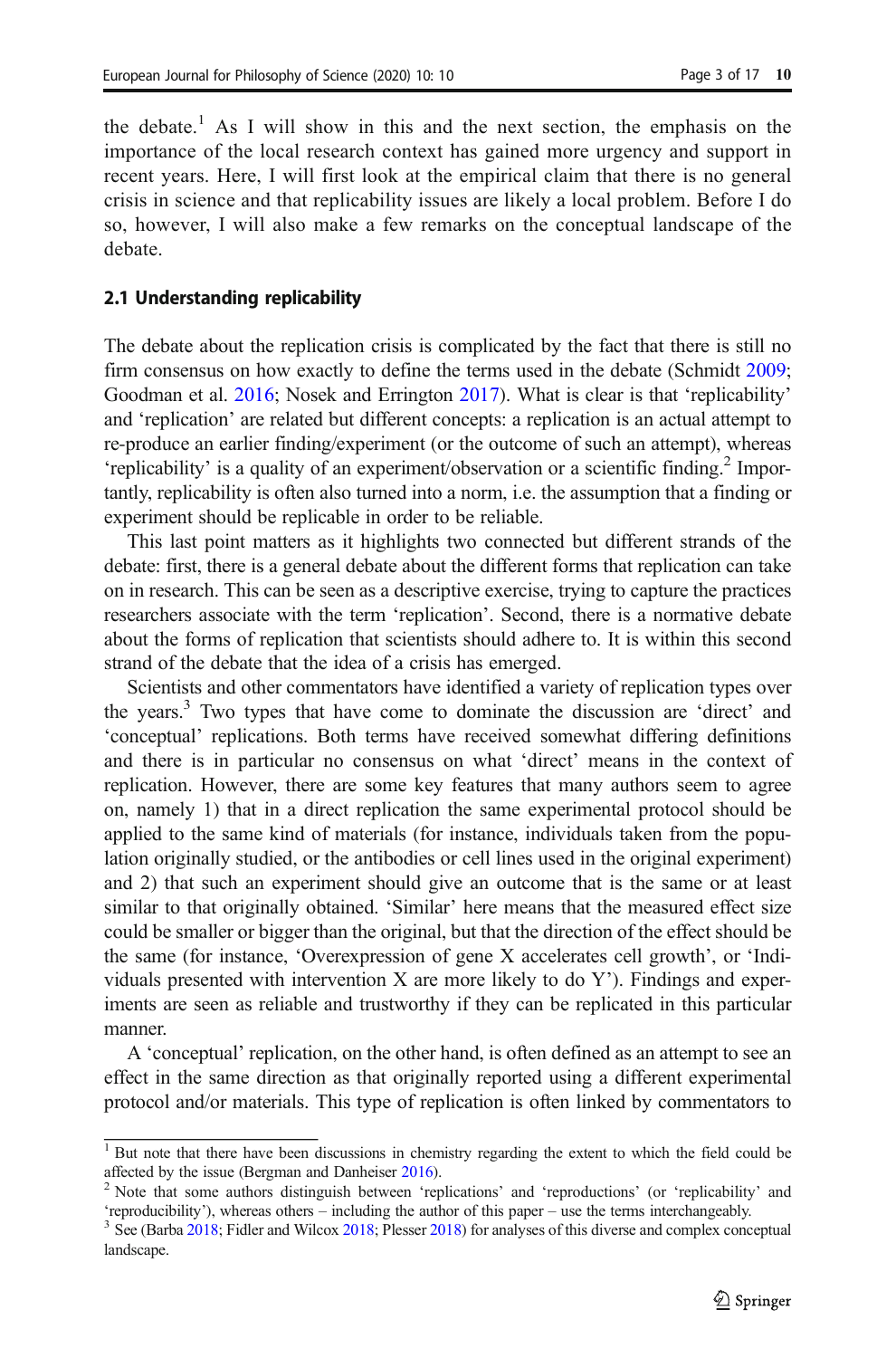the goal of generalizing a finding or of testing its robustness, rather than assessing its reliability (Schmidt [2009\)](#page-16-0). Some have suggested that such experiments should therefore be labelled as 'extensions' rather than 'replications' (Zwaan et al. [2018](#page-16-0)).

Apart from these two forms of replications there is a wide variety of further meanings associated with the term 'replication'. Leonelli [\(2018\)](#page-15-0), for instance, describes 'scoping reproducibility', which consists of re-running experiments in order to identify potential sources of variation in experimental outcomes. Whilst this and other practices will form part of the experimental repertoire, this does not mean that they are also elevated to the level of a general epistemic norm. If researchers fail to identify the factors that cause variation in an outcome, this is unlikely to trigger talk of a fundamental crisis in science. The case is different, however, for the idea of direct replication. What triggered and further fuelled the crisis narrative were reported failures to directly reproduce existing results. And it is also this strict ideal of replicability that the new localists have set their eyes on. When I therefore speak of the replicability norm, I refer to this narrower understanding of replicability.

#### 2.2 Understanding the actual extent of the problem

Following the emergence of the replication crisis narrative in 2011, several large-scale replication studies have been set up to assess the actual extent of the problem in different disciplines, ranging from the psychological sciences, to cancer research or even experimental economics. These studies, however, have so far failed to produce a clear picture of science's status quo.<sup>4</sup>

The largest of these studies, the 'Reproducibility Project: Psychology' (RPP), attempted to replicate 100 studies published in three psychology journals in the year 2008, an effort that resulted in a worryingly low success rate of only 39% (Open Science Collaboration [2015\)](#page-15-0). Other studies that also focused on the psychological sciences painted a slightly more optimistic picture. The Many Labs project, which analysed how differences in settings/samples affect the variation of experimental outcomes, found success rates for replications between 50% (if a strict significance criterion was applied) (Klein et al. [2018](#page-15-0)), and 77% (Klein et al. [2014](#page-15-0)). These studies, however, used relatively small and non-random samples of studies (28 and 13, resp.) and deliberately included findings that were known to be robust (Klein et al. [2018\)](#page-15-0). This could explain, in part at least, the higher success rates that were observed, compared to the RPP.<sup>5</sup>

Preliminary results from an ongoing replication study in pre-clinical cancer research ('Reproducibility Project: Cancer Biology; (Errington et al. [2014\)](#page-14-0)) also indicate a higher success rate for replications than originally reported in this field (early studies by (Begley and Ellis [2012](#page-14-0)) and (Prinz et al. [2011\)](#page-15-0) reported surprisingly low success rates for replications of 11% and 20-25%, resp.). Of the 14 replications completed as of September 2019 two could not be interpreted. Of the remaining 12 studies, three failed to reproduce the original experiments they intended to reproduce, resulting in a failure

<sup>4</sup> Fanelli is more optimistic as he claims the findings are "either reassuring or inconclusive" (Fanelli [2018](#page-15-0), p. 2629).

<sup>&</sup>lt;sup>5</sup> On the other hand, several authors argued that the findings of the RPP might be underestimating the actual amount of replicable data in psychology. See (Fanelli [2018](#page-15-0)) for a discussion.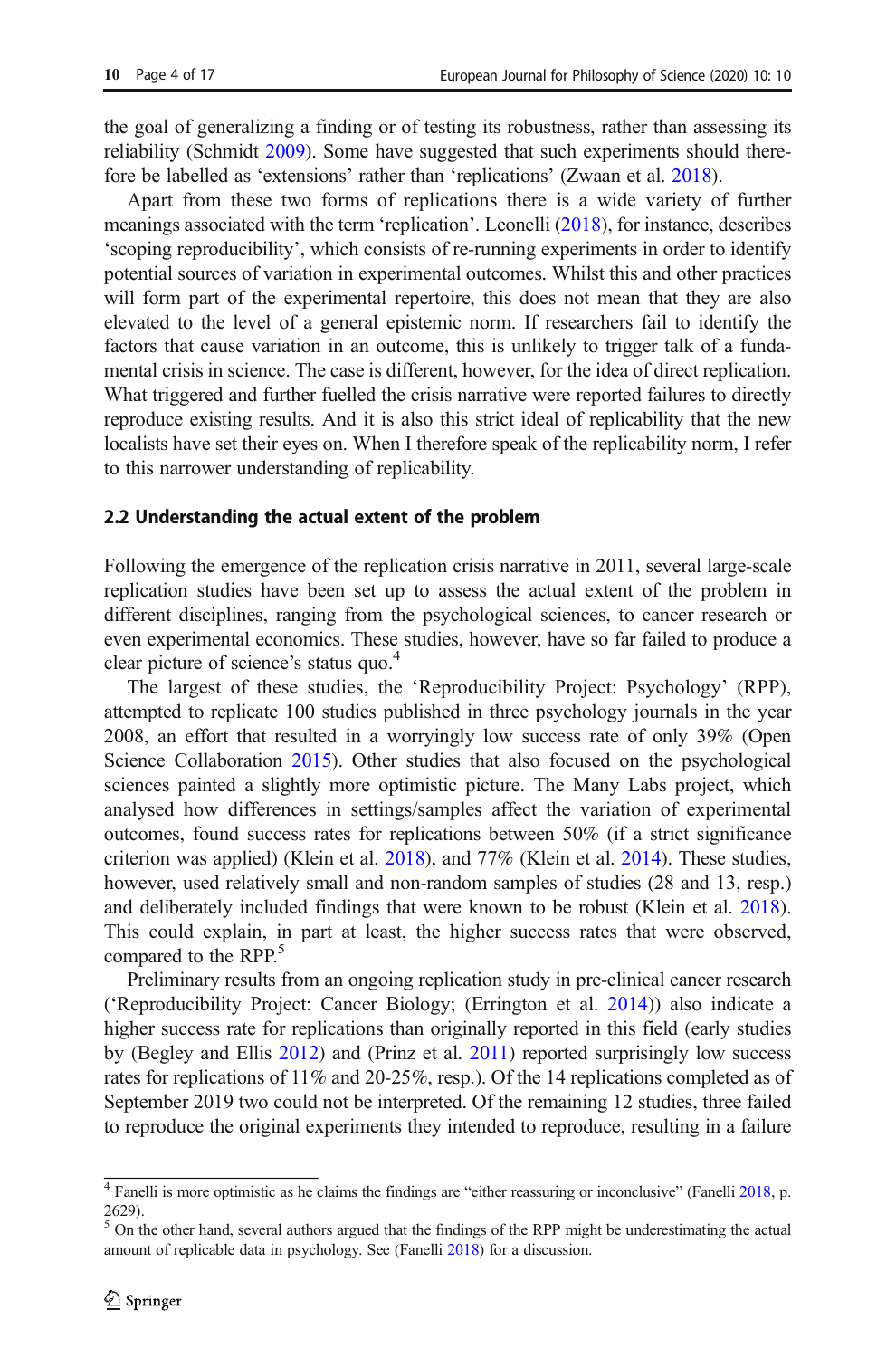rate of 25% (based on a total of 12 useable studies). Of the successful nine replications five were qualified as a full success whereas four managed to reproduce some results, but not others. Depending on how these mixed outcomes are interpreted, the success rate for the 'Reproducibility Project: Cancer Biology' is currently between 42% and 75%. Again, the relatively low sample size somewhat limits the conclusions one can draw from this study at this point in time.

Other fields appear to be doing marginally better than psychology (or cancer research, if a strict success measure is applied to the above studies). A study on experimental economics indicated a relatively high success rate for this particular field of 61%–89%, depending on the success measure used (Camerer et al. [2016\)](#page-14-0). A similar study on the literature in social science found a success rate for replications of 62% (Camerer et al. [2018](#page-14-0)).

Overall, these results give an inconclusive picture of the state science is in. For both the social and behavioural sciences (Camerer et al. [2018](#page-14-0)), as well as pre-clinical cancer research, the best estimate of the amount of replicable studies is somewhere between 35% and 75%. Given this relatively weak and vague empirical basis, it is difficult to draw precise and definitive conclusions about the state of current research. At most, what we can derive from the data we have is that some disciplines *could* be in trouble, whereas other fields might not necessarily be in a significant crisis.

#### 2.3 A local crisis?

To circumvent some of the above-mentioned problems researchers have relied on alternative methods for assessing the extent and the distribution of replication issues in science. Daniele Fanelli, for instance, uses metascience analyses, and in particular data on the prevalence of the drivers of the crisis (or what are presumed to be drivers of the crisis), as a proxy measure for replication issues.

One potential driver of the crisis that Fanelli and his co-workers looked at in more detail is the prevalence of publishing and reporting biases. These biases are often seen as potentially distorting the reliability and integrity of the scientific literature, because they influence what is being published and what is not. One example is the concept of a 'grey literature bias', which postulates that studies with small effect sizes are difficult to publish in traditional peer-reviewed journals and are therefore more likely to appear in less accessible outlets, such as personal communications, PhD theses, or other so-called 'grey literature'. This could mean that the scientific literature published in traditional outlets is biased towards studies that report large effect sizes. If that is the case, then the landscape of widely accessible findings would be significantly distorted.

Interestingly, Fanelli's analysis of the literature in different disciplines showed that whilst this and other publishing biases are present in science, they are not as prevalent as it has been feared. Moreover, the analysis showed that they are not equally pronounced in each field analysed (Fanelli et al. [2017\)](#page-15-0). The same is the case for other potential drivers of low replicability, such as the low statistical power of studies (Fanelli [2018\)](#page-15-0).

Whilst Fanelli previously supported a general crisis narrative, he now argues, based on his analysis of metascience data, that this narrative is at least partially misguided (Fanelli [2018](#page-15-0)). Some sub-disciplines might be facing significant issues, but we are not warranted to claim that whole disciplines or all of science are in crisis. As he puts it: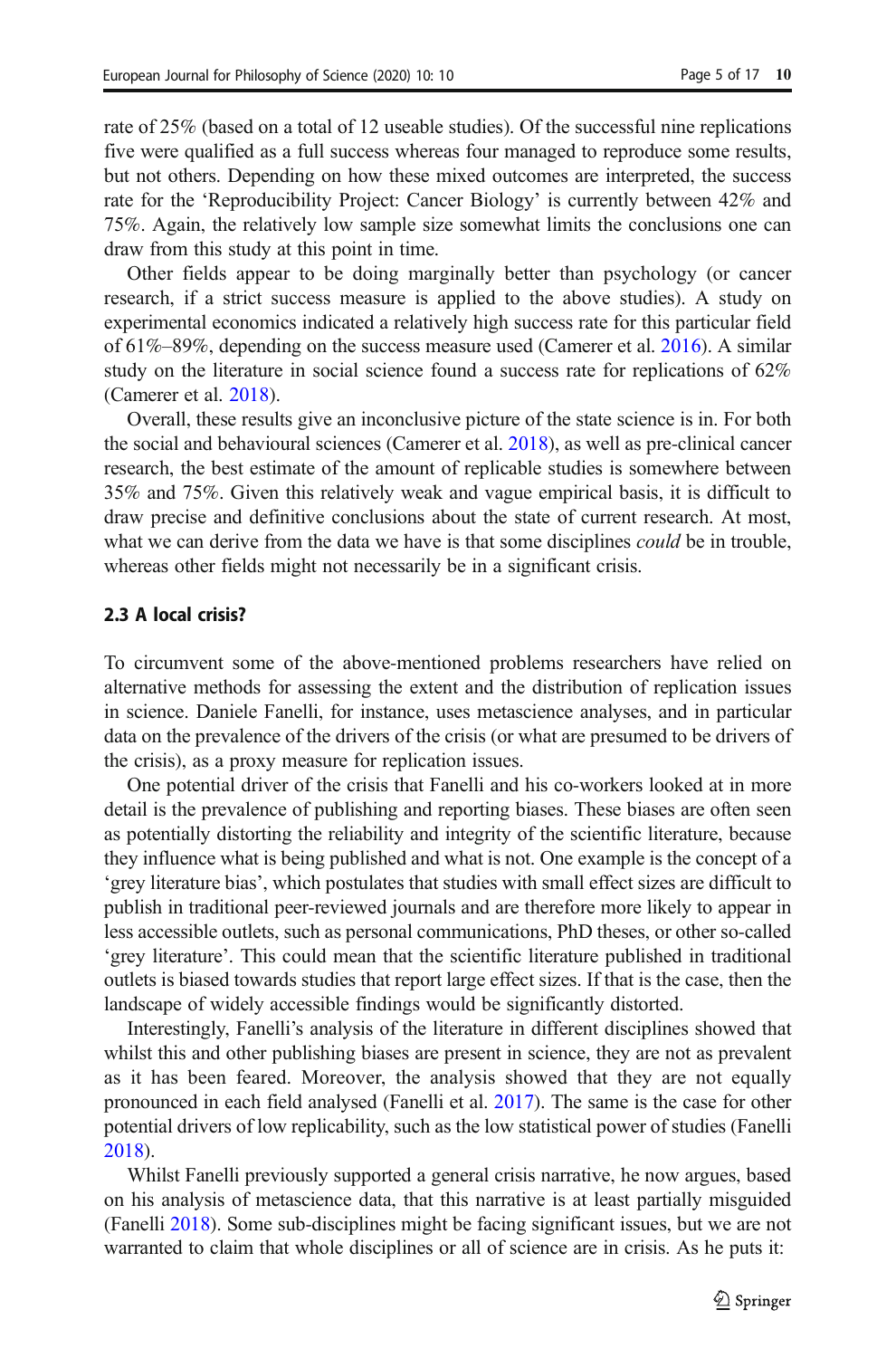"Recent evidence from metaresearch studies suggests that issues with research integrity and reproducibility, while certainly important phenomena that need to be addressed, are […] heterogeneously distributed across subfields in any given area, which suggests that generalizations are unjustified" (ibid, 2628).

Fanelli stresses that the problem has to be thought of in a local rather than a generalising manner. Based on this analysis, he argues that the negative narrative of 'science-in-crisis' should be replaced with a more positive narrative of challenges and transformation. I will return to what his take on the replication crisis means for current policy debates in section 3.2.

## 3 Replicability as a local standard

A similar claim about the importance of the local research context has recently been made based on conceptual considerations rather than empirical analyses. This second component of what I call the new localism in the replication crisis debate targets the idea of replicability as a universal standard (de Rijcke and Penders [2018](#page-14-0); Leonelli [2018;](#page-15-0) Nadin [2018](#page-15-0); Penders et al. [2019](#page-15-0)).

The question of when replicability is a suitable epistemic norm is complex, but the critics of the norm have identified three aspects of research practice that can serve as guides for this debate: the type of questions researchers ask, the experimental setups they use, and the nature of the objects they analyse.

## 3.1 Working with different questions and setups

The first reason why not all research might have use for the ideal of replicability is the type of question it addresses. As de Rijcke and Penders ([2018\)](#page-14-0) point out, in the humanities the goal is often not just to develop single factual statements, such as 'Person X has created artwork Y', but to generate insight into questions of meaning or style. To answer such questions requires the researchers to take historical and social context into account. This also means that there can be multiple valid answers to the same question. Such plurality is often seen as an inherent feature of this type of research, and not as a sign of immaturity or flawed research practice. When addressing complex issues like, for instance, migration and what it means for society on a global scale, diverse positions are needed to develop sensible solutions that can work (Penders et al. [2019](#page-15-0)). This type of research cannot lead to 'the' single answer that scientists can arrive at with a highly standardized protocol. To impose a strict replicability criterion would therefore be counterproductive, as it would endanger the production of diverse insights and hypotheses in these fields (de Rijcke and Penders [2018](#page-14-0); Penders et al. [2019\)](#page-15-0).

Besides the type of research questions asked it is also the research setup itself that has to be factored in when assessing the suitability of the replicability criterion. Leonelli [\(2018\)](#page-15-0) distinguishes between six different research settings that are relevant for this debate: 1) the validation and development of software in computer science, 2) standardised experimentation, 3) semi-standardised experimentation, 4) non-standard experimentation, 5) observational case studies, and 6) participant observation. The key dimension of this typology is standardization and its related issue of control: depending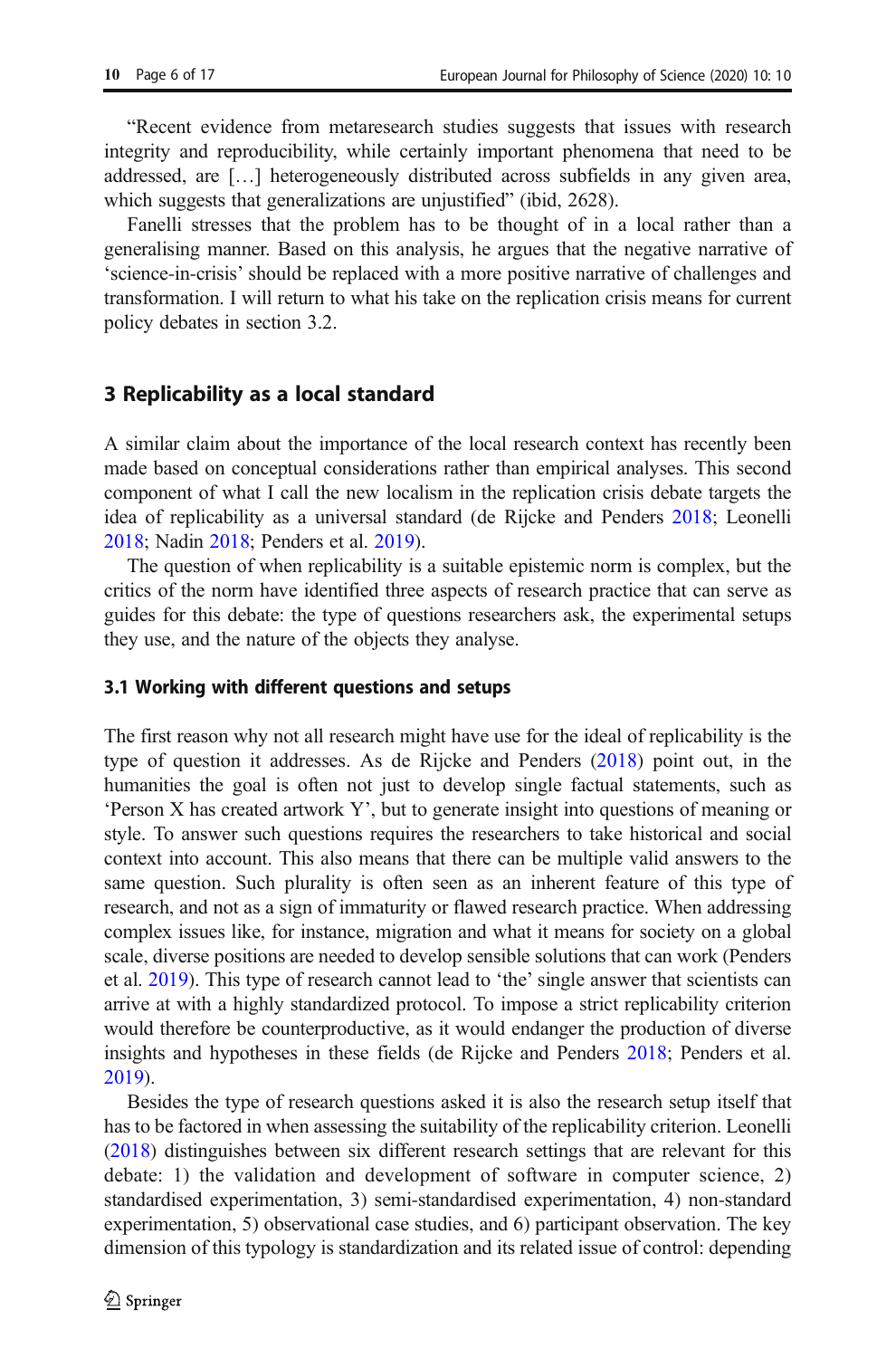on how much control each research setting allows the researcher to exert over key variables, the replicability criterion is more or less suitable.

In Leonelli's account, software development and participant observation represent the extreme ends of a spectrum: in the case of computer science, researchers can exactly control what is being used (existing data and code) and how a test is run. This means they have a high level of control. Because of this control, the ideal of direct replicability can be applied (and achieved in actual practice).

In the case of participant observation such tight control is not possible. There are too many variables that the researcher cannot fully control (including the effects of her own presence). As a result, each observer will encounter a highly idiosyncratic situation and come away with their own experience, observations, and interpretation of the case. Leonelli argues that the direct replicability of a finding is therefore not even expected by researchers in such research settings.<sup>6</sup>

This, however, does not mean that participant observation is less trustworthy and/or accountable. Because of their awareness of the importance of context, researchers engaged in participant observation invest more resources into making sure that the data they collect are carefully documented and preserved. The idea is to ensure accountability. As Leonelli explains:

"In non-standard types of inquiry, researchers typically recognize that direct reproducibility cannot function as an epistemic criterion for research quality, and instead devote care and critical thinking on documenting data production processes, examining the variation among their materials and environmental conditions, and strategizing about data preservation and dissemination" (Leonelli [2018\)](#page-15-0).

This goes as far as documenting the researcher's personal circumstances during the observation process. The idea is to enable readers of the report to judge how factors such as the emotional state of the researcher might have affected the results and interpretations that were reported. In line with this, Penders and colleagues have highlighted that there are other 'technologies of accountability' – apart from replication – that researchers can use to ensure the production of reliable and trustworthy findings (Penders et al. [2019](#page-15-0)). Similarly, Jim Bogen has pointed out, based on an indepth study of nineteenth century research in physiology, that replications might not always be necessary to assess the reliability of existing evidence, as researchers have other ways of doing so (Bogen [2001\)](#page-14-0).<sup>7</sup>

Whilst the above arguments against replicability as a universal epistemic norm seem convincing when applied to the observational sciences and the humanities, it is not clear if and how this criticism extends to fields such as biology or chemistry, where semi- and non-standardised setups abound. It is here that the third aspect highlighted above, i.e. the nature of the object of interest, becomes a central factor in the debate. Before I turn to this issue in section 4, I will first draw an initial summary of what the new localism means for the debate about a replication crisis and science policy.

<sup>6</sup> There are two different claims mixed into arguments for localism: on the one hand the authors make an empirical claim, i.e. that researchers in particular fields don't actually use replicability as a standard. On the other hand, there is a normative claim that the standard should not be applied to certain fields.

 $<sup>7</sup>$  This raises an important issue that any localist approach has to address, namely the question of the nature and</sup> the importance of alternative 'trust-establishing practices' (TEPs), which might be used in areas where replicability does not apply as a norm. I will return to this point in section 5.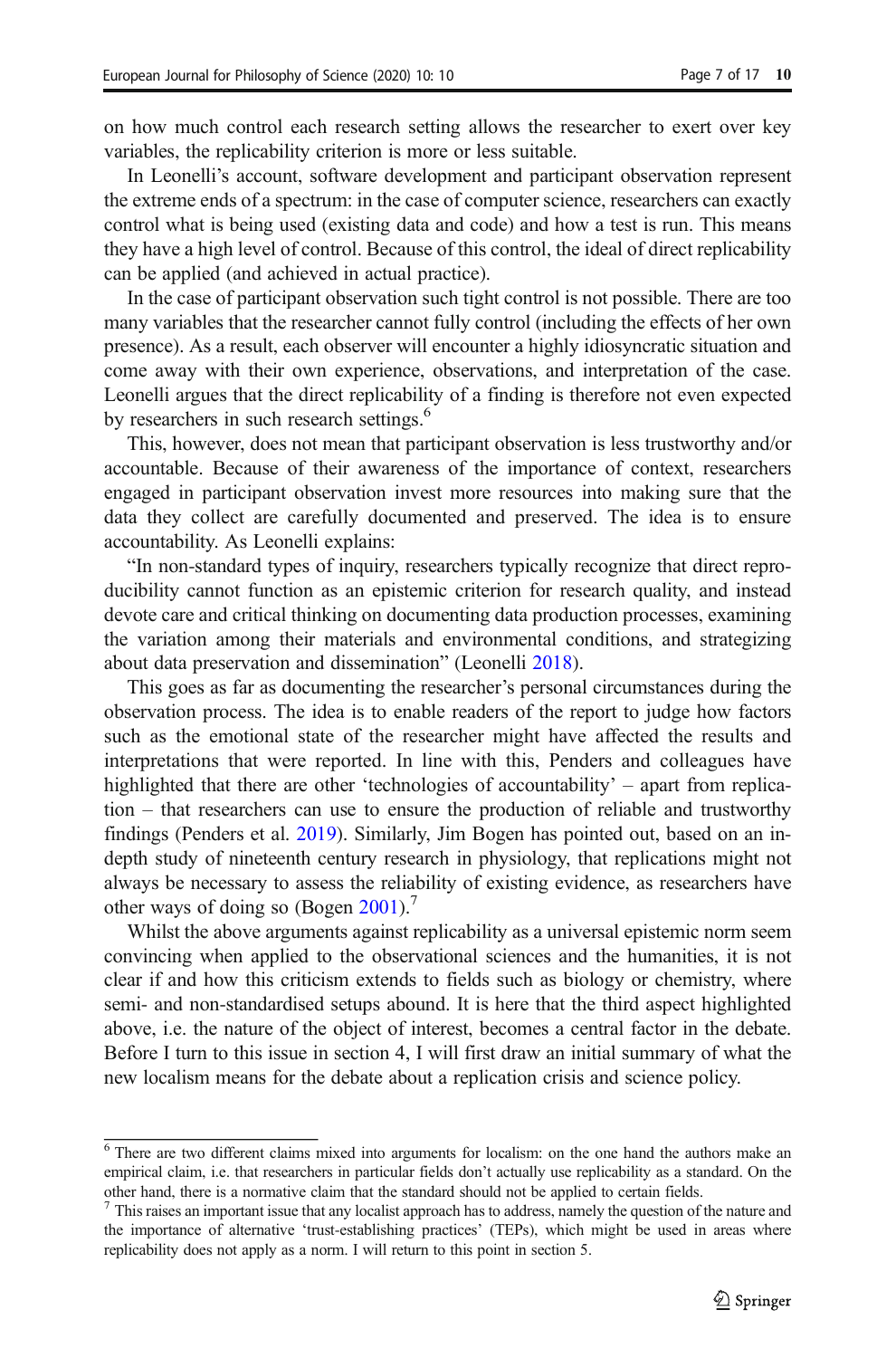#### 3.2 The implications of the new localism

A key claim of the new localism in the replication debate is that it does not make sense to assume (or impose) replicability as a general epistemic criterion for the quality of scientific findings; in some areas of research, such as observational research, the ideal simply is not applicable (and not applied by researchers in actual practice).

This claim has important consequences for the debate about a crisis in science as it shifts the goal posts: if we take the conceptual component of the new localism seriously, then concrete numbers for failure rates might not mean much anymore. A high failure rate for direct replications of, e.g., 80% could simply mean that the field is working as it should. It might not be a sign of a crisis because the standard that guides such a reading of these numbers does not apply in the first place. Once we factor in localism, the focus is no longer just on the actual failure rates in each discipline or subdiscipline, but on what these numbers might mean.

Some authors have gone further than this and claimed that failure in general is not a sign of crisis but just part of normal science (see, e.g., Firestein [2015](#page-15-0); Redish et al. [2018\)](#page-15-0). Whilst these views share a rejection of general crisis talk with the new localism, the latter represents a middle position in this often-heated debate, as its main point is not to question crisis talk per se. Rather, what is questioned is the indiscriminate expansion of the crisis narrative and the application of 'replicability' as a universal epistemic norm.

Understanding the limits of replicability matters for current policy debates. A key point of the new localism is that some fields should be kept out of the ongoing replication drive (see also (Bissell [2013](#page-14-0)) for an early critique of the replication drive). If, for instance, direct replicability is expected of all research then this could skew funding decisions against specific parts of science that are by nature less standardized (but not less important or accountable). A replication drive that is too broad could also lead researchers to pursue research protocols that ignore the inherent variation of the local context studied (Leonelli [2018](#page-15-0)). Furthermore, it might lead scientists to abandon the disciplinary standards of their field and lead to a reduction in the diversity of the findings and interpretations they produce (Penders et al.  $2019$ ).<sup>8</sup>

The conclusions we can draw from Fanelli's empirical analysis are similar: if the extent of the replication problem is not the same across science or even sub-disciplines, then broad changes to how research is funded and regulated might not be justified, especially as they could create harm in fields that don't need correcting in the first place. Furthermore, if intervention is required, the measures taken would have to be sensitive to the local context and to the concrete problems it suffers from, as the drivers of the problem are not always homogeneously distributed across science.

In sum, the focus on the importance of the local research context matters, because it changes the debate about how we measure and talk about reliable and trustworthy science; because it draws our attention to potentially negative side effects of the replication drive; and because it highlights the importance of local measures to tackle the problem.

<sup>&</sup>lt;sup>8</sup> Stuart Firestein makes a similar case when he discusses the importance of failure for science and the need for a funding system that allows error-prone research to go ahead (Firestein [2015,](#page-15-0) ch. 12).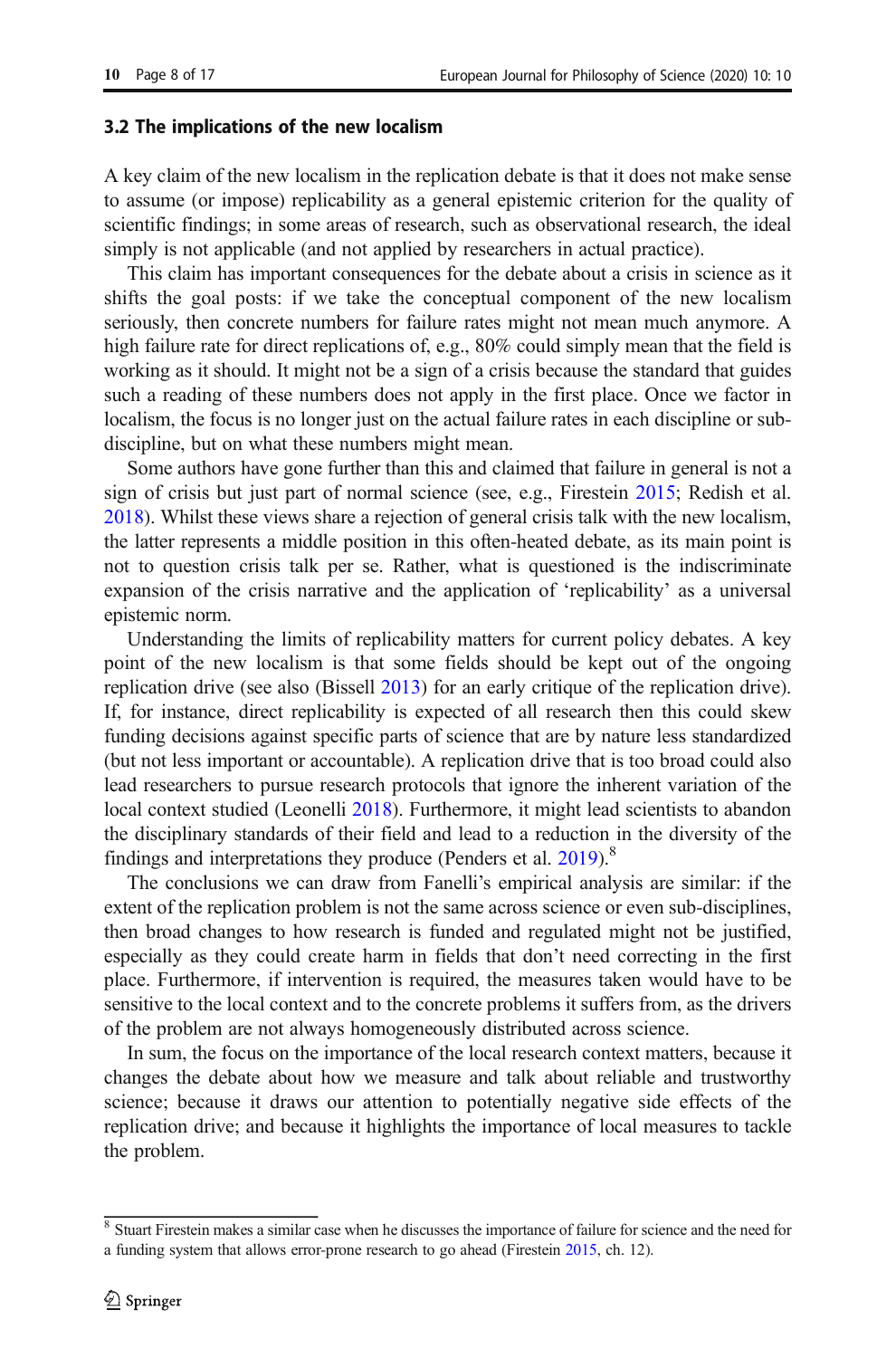## 4 Drawing the line

Whilst localism is a credible and promising approach to the replication crisis debate, it is also an approach that raises new questions. One issue that stands out is that of demarcation: if replicability is not a universal ideal, then where do we draw the line? How can we know to which fields the norm applies and to which it doesn't?

The discussion in section 3 has shown that there might be well-defined poles where things are relatively straightforward – research in computer science at one end and participant observation in fields like anthropology at the other. But once we enter the realm of semi-standardised or non-standardised experiments, we encounter a large grey zone where it becomes much harder to decide if replicability should apply or not. This uncertainty matters because it directly affects debates about policy measures and about how they should be designed.

In this section, I will have a closer look at how different authors address this issue. I will show that the nature of the object of interest becomes crucial in this context. I will also highlight some key issues this particular demarcation criterion faces.

#### 4.1 The question of standardisation

When it comes to the suitability of the replicability ideal, we have seen that high standardization and control over variables are crucial. Leonelli describes one class of experiments (apart from work in computer science) that can achieve such levels, namely what she calls 'standardised experiments'. Examples of such experiments can be found in the clinical sciences or in physics. In randomized controlled trials (RCTs), for instance, researchers apply rigorous controls to ensure that results are as reliable as possible. Leonelli argues that in such standardised experiments the idea of direct replication can be applied and is expected by scientists in actual practice.

However, such high standardization and control can only be achieved in a select few experimental contexts. In the majority of cases, especially in fields such as biology, researchers are dealing with what Leonelli calls 'semi-standardised' or 'nonstandardised' experiments. The latter include, for instance, exploratory experiments where researchers investigate new entities or phenomena on which they have little or no background information. In these cases, standardization is not possible because the researchers might not know what to expect or what to control for. Leonelli argues that in such non-standardised settings the idea of direct replication (or conceptual replication for that matter) is 'not helpful' (Leonelli [2018](#page-15-0), p. 10).

In the case of semi-standardised experiments there is also limited control that can be exerted (even though standardisation is possible and actually implemented). The problem here is not the availability of information or materials but the nature of the objects of interest. In particular, when working with living entities, such as model organisms, researchers are unable to control each and every aspect of the intervention because the objects of interest are highly context-sensitive (Leonelli [2018,](#page-15-0) p. 9). Animals, for instance, are responsive to changes in lighting, nutrition, or even the gender of the people handling them (Chesler et al. [2002](#page-14-0); Lewejohann et al. [2006](#page-15-0); Sorge et al. [2014\)](#page-16-0). Such context-sensitivity imposes constraints on the level of control that can be achieved. Similar issues also affect experiments in psychology, where the human research subjects can be influenced by the research setting and the interaction with other people.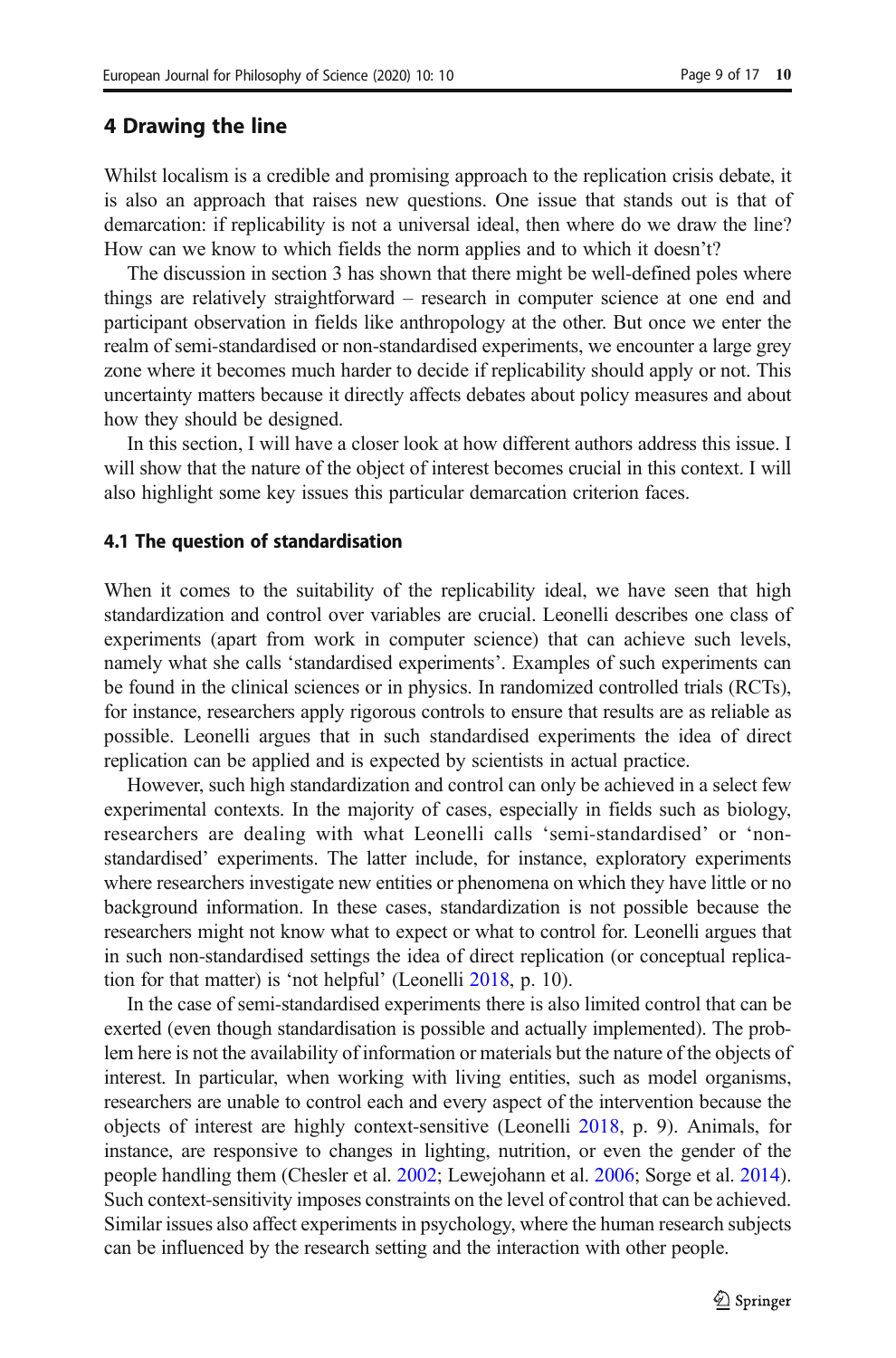Leonelli does not make a normative statement when considering these grey zone cases. She simply makes the empirical claim that many researchers who work with semi- or non-standardized setups don't aim for direct replicability. As I will show in the following section, other authors who have commented on this issue argue that the living/non-living distinction can and should be used as a demarcation line in this debate.

## 4.2 Living entities and the problem of replicability

The idea that the nature of the entity of interest is crucial for any debate about replication and replicability is not new. Schmidt [\(2009\)](#page-16-0) begins his discussion of the topic by highlighting that the idea of direct replicability builds on the fundamental assumption of the uniformity of nature. This assumption, he claims, is problematic as many fields deal with what he calls 'irreversible units' (ibid, p. 92). These are entities that are complex and not time-invariant (Schmidt does not specify what 'complex' means in this context). A key feature of these entities is that they have a memory of some sort; they 'accumulate history', as Schmidt puts it. In the case of human test subjects this historicity means that they might remember – consciously or subconsciously – previous experiences and that this memory can affect their behaviour. Testing the same entity at a later time point might therefore not produce the same results, simply because the entity has transformed in key aspects. This historicity creates a problem for the idea of direct replicability as it undermines uniformity. Importantly, it goes beyond the context-sensitivity that Leonelli emphasises in her discussion of animal model research (which focuses on present influences on the test subject). Schmidt focuses his debate on the social sciences and only uses human test subjects as an example. It is therefore not clear what other entities he would include in his category of 'irreversible units'.

Crandall and Sherman [\(2016\)](#page-14-0) approach the issue in a similar way. They claim that the idea of direct replication is a 'sensible proposition' in fields such as physics or biology, where the processes that matter for the outcome of an experiment are transhistorical and transcultural; changes in politics or language don't change the weight of an electron or the fold of a protein (Crandall and Sherman  $2016$ ).<sup>9</sup> But in a field like social psychology, a shift in language or socio-economic circumstances can profoundly affect the behaviour of the entities studied (a blog post by Michael Ramscar provides an in-depth analysis of how this might work (Ramscar [2015\)](#page-15-0)). The entities studied in this field change over time, and their internal makeup depends not only on the context they are in but also the contexts they have experienced in the past. Crandall and Sherman not only highlight the importance of memory and experience, but also the fact that cultural factors, which shape a person's behaviour, can change over time. Their account is also more specific than Schmidt's, as they seem to propose a sharp line between natural sciences, such as physics or biology, and research in the social sciences.

Looking specifically at the humanities, de Rijcke and Penders ([2018\)](#page-14-0) follow a similar approach to that of Crandall and Sherman when they talk of 'interactive' and 'indifferent' kinds. Humans are examples of the first kind, DNA molecules of the

<sup>&</sup>lt;sup>9</sup> Scholars in Science and Technology Studies, who have looked closely at the interconnections between science and politics, might disagree with such a strong realism.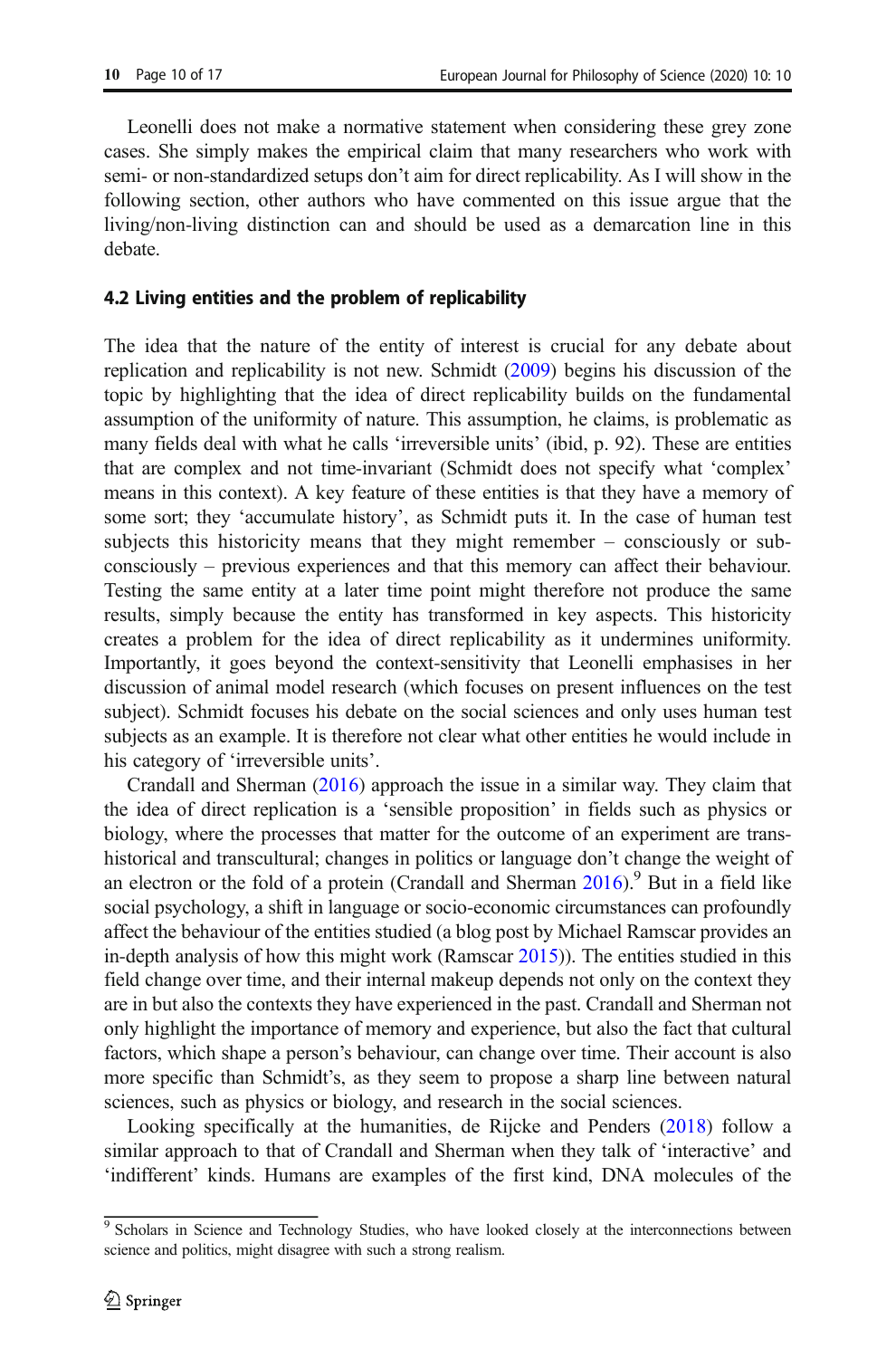second. Replicability, they argue, can only be used as a standard for the quality of data when doing research on indifferent kinds. In the humanities, where interactive beings are studied, this standard should not apply.

Whilst the above authors mainly focus on the role of historicity and plasticity in psychology and the humanities, others have, like Leonelli, focused more specifically on the situation in biology. Mihai Nadin, for instance, singles out biology because he draws a sharp line between the realm of living entities and that of 'dead matter' (Nadin [2018\)](#page-15-0). He argues that there are fundamental differences in how change and causality work in these different realms, linking the idea of historicity and plasticity exclusively to living entities. Of particular importance to his account is the idea that the space of possibilities of living systems is continuously changing, an idea he takes from Giuseppe Longo's work (see, e.g., Longo [2017](#page-15-0)). He argues that:

"[T]he expectation of experiment reproducibility – legitimate in the decidable domains of the non-living (physics, chemistry) – is a goal set in contradiction to the nature of the change processes examined [in biology]" (Nadin [2018,](#page-15-0) p. 467).

Contrary to Crandall and Sherman ([2016\)](#page-14-0), he thus includes biology in the set of disciplines that pose significant problems for reproducibility.

The special status of the entities biology studies is also emphasised by Maël Montévil, who analyses the concept of 'measurement' in biology in the context of the replication crisis (Montévil [2019\)](#page-15-0). He points out that the behaviour of systems analysed in physics is guided by an invariant underlying structure that can be captured in mathematical terms. This invariance (and invariance-preserving transformations) allows physicists to assume that generic conditions can be applied to generic objects when they deal with their objects of interest. This also means that replicability can be expected when particular features of physical systems are measured.

In biology, the situation is different. Here the organization of an entity depends on its past and current contexts, meaning that history matters for the (living) object of analysis (Montévil calls them 'diachronic objects' (ibid, p. 3)). Change also happens in physics of course, but there it is based on an unchanging mathematical structure, which is generic and therefore not context-sensitive (ibid, p. 5).<sup>10</sup>

The history-dependent nature of organisms also explains certain research practices in biology, for instance why researchers often exchange cell lines or other living model systems with each other (see also (Bissell [2013](#page-14-0)) on this point). The researchers have to make sure that they work with materials which have had the same experiences, and which are therefore more likely to display similar behaviours. The recent genealogy of the specimen is a feature of biological systems that has to be controlled as tightly as possible by the researcher to increase reliability (Montévil [2019,](#page-15-0) p. 10).

In summary, we see that a range of authors emphasise, in different ways, the importance of historicity and plasticity for debates about replicability. They highlight the fact that some types of entities are fundamentally time-dependent and that this interferes with the idea of uniformity that underlies the replicability ideal. Some authors, such as Nadin [\(2018\)](#page-15-0) and Montévil ([2019](#page-15-0)), link these features explicitly to living systems, whereas others talk more generally of 'irreversible' or 'interactive' entities.

<sup>&</sup>lt;sup>10</sup> The importance of history for biological objects is also captured by Steven Rose's notion of 'lifelines' (Rose [1997\)](#page-16-0).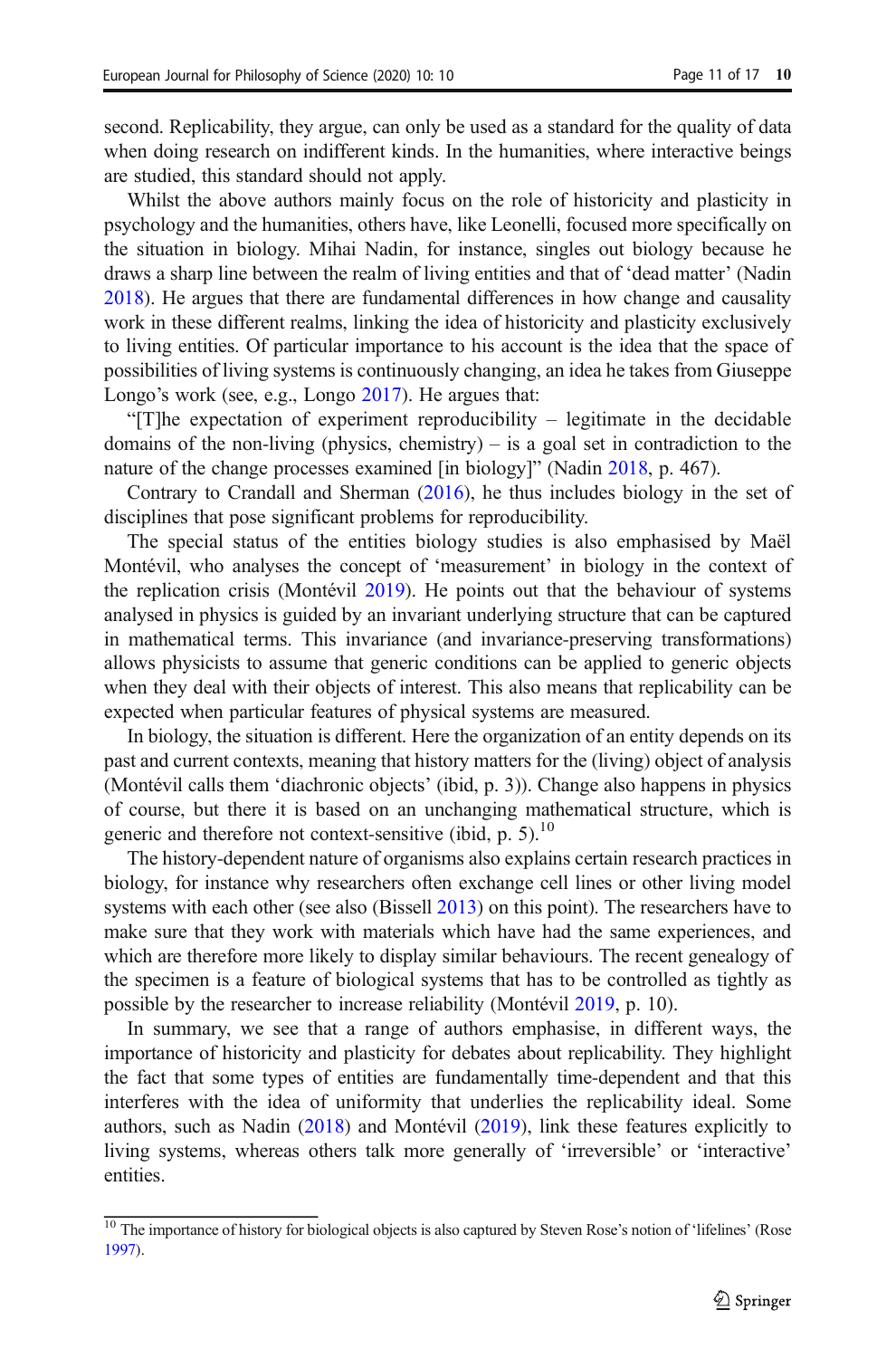Much of this debate implies that these distinctions should define a relatively clear boundary between science that can be treated as replicable and disciplines to which the replicability norm does not apply. The nature of the objects of interest affects the level of standardization and control that is possible in a field. This, in turn, affects the level of replicability that can be expected. However, as I will show in the next section, the practice of animal model researchers suggests that this line is not as clear as it might seem at first.

#### 4.3 Rescuing replicability by abandoning standardization

The way in which researchers in animal model research deal with the problem of plasticity and historicity shows that they don't abandon the ideal of replicability when standardization and control become problematic. Similarly to what the above authors have emphasized, these scientists stress the importance of the history of the organism and its plasticity. As Voelkl and Würbel put it:

"[T]he response of an organism to an experimental treatment (e.g., a drug or a stressor) often depends not only on the properties of the treatment but also on the state of the organism, which is as much the product of past and present environmental influences as of the genetic architecture." They go on to conclude that "we should expect results to differ whenever an in vivo experiment is replicated" (Voelkl and Würbel [2016\)](#page-16-0).

Even though this sounds like these researchers are ready to abandon the ideal of replicability, the opposite is the case: rather than turning their backs on replicability, they abandon the idea of standardization. Instead of seeing control in the form of uniform parameters as the solution (see, e.g., Festing [2004](#page-15-0)), some animal model researchers now see standardization as part of the problem (Würbel [2000;](#page-16-0) Richter [2017\)](#page-15-0). This led them to coin the term 'standardization fallacy', which is defined as "the erroneous belief that reproducibility can be improved through ever more rigorous standardization" (Voelkl and Würbel [2016\)](#page-16-0).

This shift in thinking leads to intriguing methodological consequences: to increase the reliability of their findings these researchers now introduce systematic heterogenization in their experimental setups, for instance through the use of animals with different genotypes, gender, or housing conditions. The idea is that the results of the experiment should become less sensitive to variations in these parameters, as the variation is already factored in.

Several studies using this approach showed that it can lead to a significant increase in the reproducibility of specific results. Using different mice strains in the same cage, for instance, led to a reduction of the variation in experimental outcomes (Walker et al. [2016\)](#page-16-0). Varying environmental factors the animals are exposed to also had a positive effect on replicability (Richter et al. [2009,](#page-16-0) [2010](#page-16-0), [2011\)](#page-16-0). Furthermore, simulations suggested that multi-laboratory experiments, which automatically sample different housing and handling conditions, could increase reproducibility from 50% to 80% (Würbel [2017\)](#page-16-0).

Whether this approach is applicable to other cases of semi-standardised research remains to be seen. What it shows, though, is that we are unlikely to find a general approach to the issue of control and replicability, as researchers will abandon the ideal in some cases, and re-invent their own experimental approaches in others in order to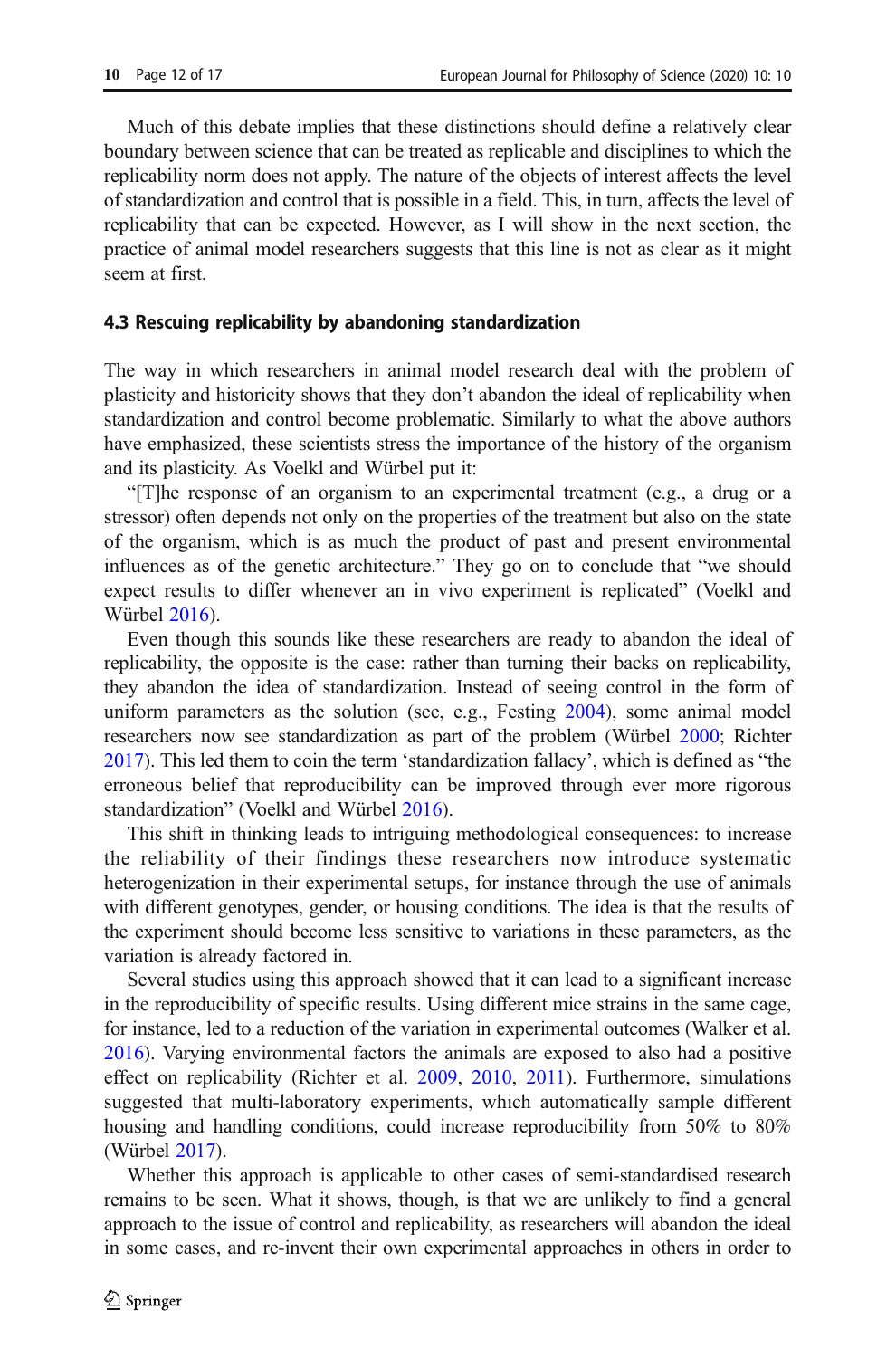stick to the ideal. When it comes to the grey zone of semi- and non-standardised experiments, a case-by-case analysis that pays close attention to actual research practice will therefore be more important than a single, general demarcation criterion. There is no general 'ought' that can be imposed here, and the living/non-living distinction can only serve as a rough guide for demarcation.

In the last section, I will turn my attention to a second issue this demarcation criterion faces, namely that of scope. I will argue that plasticity and historicity, which have been exclusively attributed to living systems, apply to other systems as well, in particular to macromolecular complexes such as DNA or proteins.<sup>11</sup> This extension matters as it suggests that the problem of localism is relevant to more fields than initially thought, extending beyond the realm of living things. The rise of post-genomic approaches to biological research, and in particular the field of environmental epigenetics, has had a huge role to play in this context.

## 4.4 Extending the lines

The shifts that were brought about by the postgenomic revolution over the last 10– 15 years had several effects on biological theory and practice. The one that matters most for our discussion here is the shift in our understanding of historicity: some of the dynamics that were exclusively ascribed to living systems are now seen as features of other elements of biological systems as well.

This shift has been mainly due to methodological developments. New technologies, such as microarrays or high-throughput sequencing, have allowed researchers to gain new insights into the dynamics of the organism and into the importance of phenomena such as symbiosis (Guttinger and Dupré [2016](#page-15-0)). This has led researchers to a new understanding of the importance of context and history for the makeup of what were previously seen as 'mere' molecular systems.

Especially macromolecular complexes such as genomes or proteins are no longer seen as passive junks of matter. The genome, for instance, is now seen by some as a 'reactive' entity that is co-produced and maintained by a range of different processes (Gilbert [2003;](#page-15-0) Stotz [2006](#page-16-0); Keller [2014\)](#page-15-0). The genome has a sort of memory of past exposures (through epigenetic modifications of nucleotides or histone proteins) and its structure and behaviour are therefore not only defined by its sequence and its present context but also by past events; as some authors have argued, the genome has a lifespan of its own (Lappé and Landecker [2015](#page-15-0)). Because of these empirical and theoretical developments, fields such as molecular biology, genomics, or even biochemistry now have to be considered as areas of science where the ideal of replicability might hit its limits.

Interestingly, most of the accounts that I discussed in section 4.2 don't leave room for such an extension, as they insist on using the living/non-living distinction as a demarcation criterion. Montévil ([2019](#page-15-0)), for instance, explicitly excludes biochemistry from the problems biological measurement faces. Nadin [\(2018\)](#page-15-0) also seems to exclude the physico-chemical realm of peptides and other molecules from the problems living systems pose. Similarly, de Rijcke and Penders [\(2018\)](#page-14-0) count DNA molecules as part of

<sup>&</sup>lt;sup>11</sup> The claim is not that these systems are living. The point is rather that they share those features of living systems that affect experimental standardization and replicability.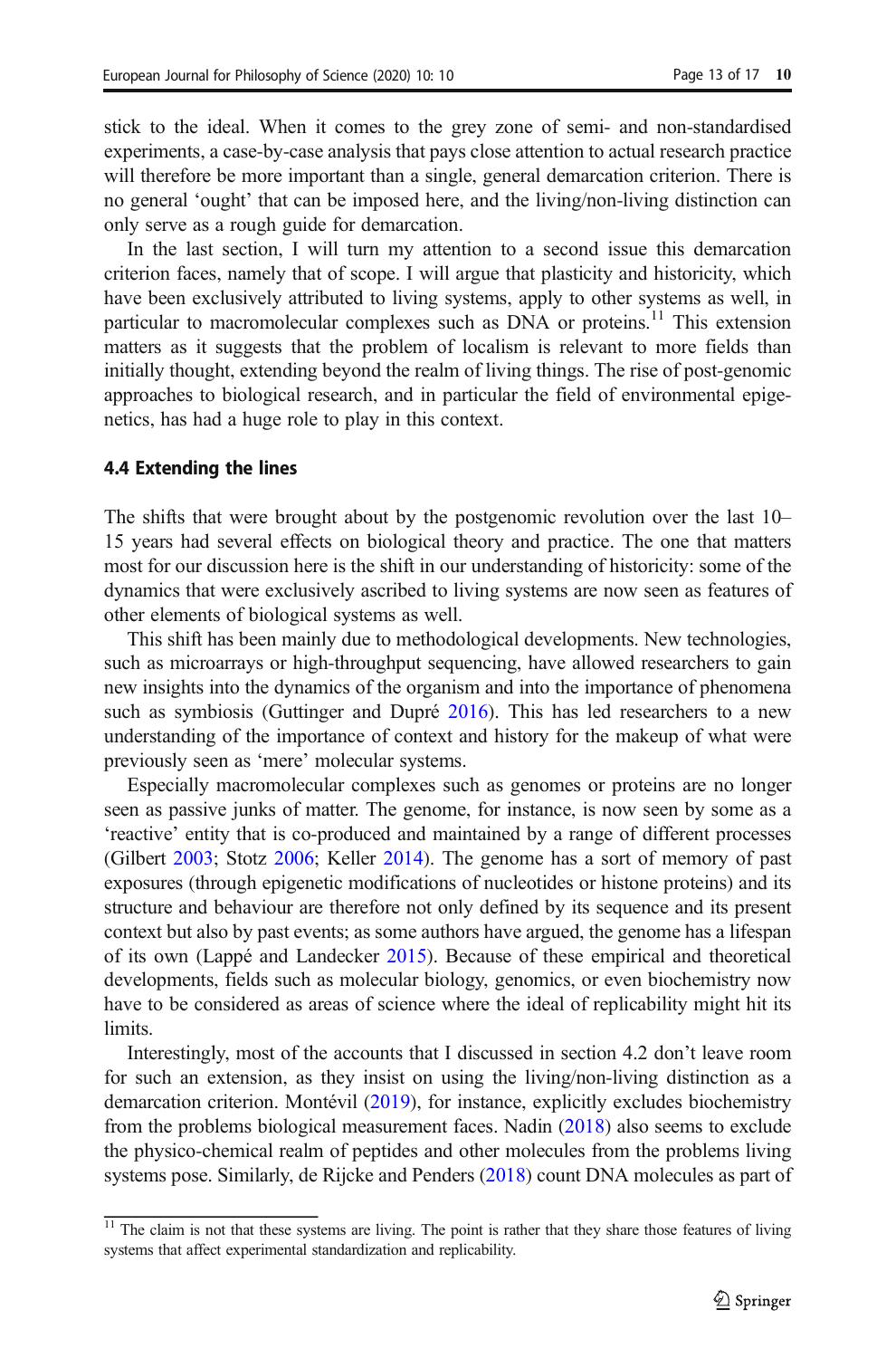the class of 'indifferent' entities. In essence, anything molecular is excluded in these accounts from the realm of plasticity and historicity.

What the recent developments in the postgenomic life sciences highlight is that these lines might be too narrow and that important questions about historicity, plasticity, standardization, and control also have to be asked in the molecular life sciences. Overall, this means that the new localism in the replication crisis debate is even more important than the authors discussed above claim, as it raises important questions for a broader range of disciplines regarding their methodologies and the production of reliable output. At the same time, the discussion in section 4.3 has shown that historicity and plasticity always have to be assessed in the context of actual practice. In themselves they are not a reason for scientists to shun the norm of replicability.

## 5 Conclusions

The goal of this article has been to introduce what I call the 'new localism' in the replication crisis debate and to address some of the issues this approach faces, in particular the question of demarcation. The new localism claims that issues with replicability might be a local problem for specific sub-fields of science and that replicability itself should not be treated as a universal epistemic norm. I have argued that this is a plausible and important extension of the current debate about replication in science.

Taking this new localism seriously opens the door to a more fine-grained and balanced approach to the debate about a crisis in science. It cautions against the implementation of broad new policy measures, as not all disciplines might need correcting.

The question of how we should identify the fields to which the replicability standard does or does not apply is not fully answered yet. We have seen that there are (at least) three different aspects of scientific practice that can be used to answer this question: the type of questions addressed, the setup used, and the nature of the objects analysed. The discussion in section 4 of this paper, however, has shown that there is still a significant grey zone of research practices where there might not be a clear answer to this question, and where a case-by-case analysis might be the only sensible way forward.

This grey zone importantly includes significant parts of biological research, which has been at the centre of the crisis debate in recent years. The concepts of historicity and plasticity have been identified as key factors that need to be considered in debates about replicability in this field. I have argued that recent developments in the postgenomic life sciences raise important questions about the scope of these concepts, implying that they apply much more broadly than most authors currently assume.

This debate about plasticity and historicity incidentally also highlights important new roles for philosophy of science in the debate about replicability. Philosophers already contribute to the replication crisis debate through reflections about conceptual and epistemic issues. But their insights into and contributions to complex ontological debates might prove equally helpful. Over the last decade or so, the question of how to define life, and of how to understand the plastic nature of biological systems, have been a key focus of philosophy of biology. The diverse literature on these topics could,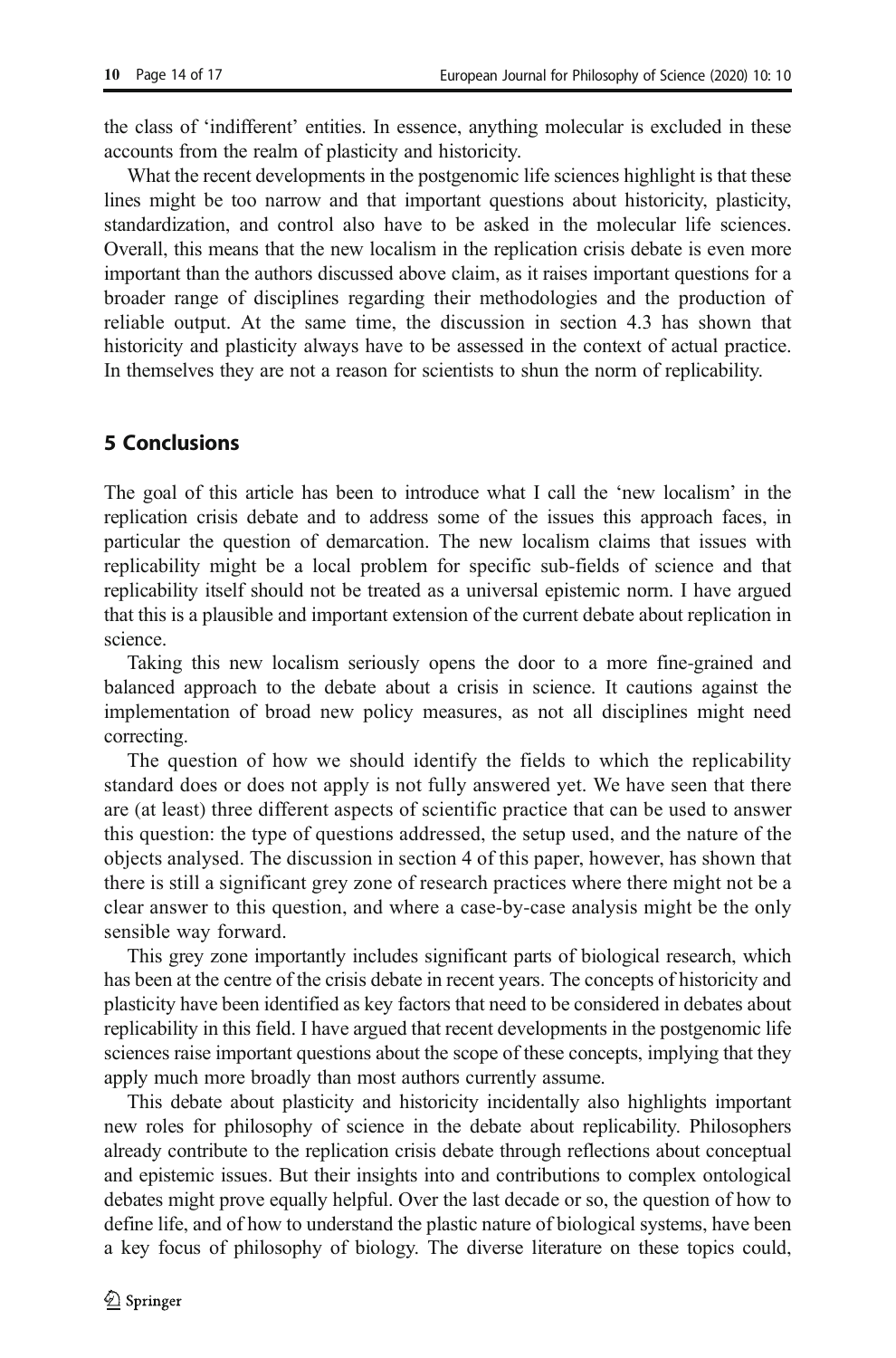<span id="page-14-0"></span>indirectly at least, make a crucial contribution to analyses of replicability in science, now that the new localism is opening up a new field of debate.

Last but not least, the authors discussed here have also highlighted that there might be more 'technologies of accountability', or what I referred to as 'trust-establishing practices' (TEPs), that scientists depend on, not just in the observational but potentially also in the experimental sciences. The new localism implies that the current framework within which replication is discussed is too narrow, a point that Bogen (2001) also has made forcefully. Understanding the landscape of TEPs is a further challenge any localist account must face, apart from the demarcation question. It is these practices that can be used to ensure accountability and reliability in the absence of strict replicability. To develop a more nuanced discussion about replicability and trust in science we therefore also have to expand our knowledge of TEPs and of how they are used in scientific practice, an endeavour to which philosophy of science, and in particular philosophy of experimentation, could make significant contributions.

Open Access This article is licensed under a Creative Commons Attribution 4.0 International License, which permits use, sharing, adaptation, distribution and reproduction in any medium or format, as long as you give appropriate credit to the original author(s) and the source, provide a link to the Creative Commons licence, and indicate if changes were made. The images or other third party material in this article are included in the article's Creative Commons licence, unless indicated otherwise in a credit line to the material. If material is not included in the article's Creative Commons licence and your intended use is not permitted by statutory regulation or exceeds the permitted use, you will need to obtain permission directly from the copyright holder. To view a copy of this licence, visit http://creativecommons.org/licenses/by/4.0/.

## References

- Barba, L. A. (2018). Terminologies for reproducible research. arXiv preprint, arXiv:1802.03311.
- Begley, C. G., & Ellis, L. M. (2012). Drug development: Raise standards for preclinical cancer research. Nature, 483(7391), 531–533.
- Bergman, R. G., & Danheiser, R. L. (2016). Reproducibility in chemical research. Angewandte Chemie International Edition, 55(41), 12548–12549.
- Bissell, M. (2013). Reproducibility: The risks of the replication drive. Nature News, 503(7476), 333–334.
- Bogen, J. (2001). Two as good as a hundred': Poorly replicated evidence in some nineteenth-century neuroscientific research. Studies in History and Philosophy of Science Part C: Studies in History and Philosophy of Biological and Biomedical Sciences, 32(3), 491–533.
- Camerer, C. F.,et al. (2018). Evaluating the replicability of social science experiments in nature and science between 2010 and 2015. Nature Human Behaviour, 2(9), 637–644.
- Camerer, C. F., Dreber, A., Forsell, E., Ho, T. H., Huber, J., Johannesson, M., Kirchler, M., Almenberg, J., Altmejd, A., Chan, T., & Heikensten, E. (2016). Evaluating replicability of laboratory experiments in economics. Science, 351(6280), 1433–1436.
- Chesler, E. J., Wilson, S. G., Lariviere, W. R., Rodriguez-Zas, S. L., & Mogil, J. S. (2002). Influences of laboratory environment on behavior. Nature Neuroscience, 5(11), 1101–1102.
- Coiera, E., Ammenwerth, E., Georgiou, A., & Magrabi, F. (2018). Does health informatics have a replication crisis? Journal of the American Medical Informatics Association, 25(8), 963–968.
- Collins, F. S., & Tabak, L. A. (2014). Policy: NIH plans to enhance reproducibility. Nature, 505(7485), 612– 613.
- Crandall, C. S., & Sherman, J. F. (2016). On the scientific superiority of conceptual replications for scientific progress. Journal of Experimental Social Psychology, 66, 93–99.
- De Rijcke, S., & Penders, B. (2018). Resist calls for replicability in the humanities. Nature, 560(7716), 29.
- eLife editorial. (2017). The challenges of replication. eLife, 6, e23693. [https://doi.org/10.7554/eLife.23693.](https://doi.org/10.7554/eLife.23693)
- Errington, T. M., Iorns, E., Gunn, W., Tan, F. E., Lomax, J., & Nosek, B. A. (2014). Science forum: An open investigation of the reproducibility of cancer biology research. Elife, 3, e04333.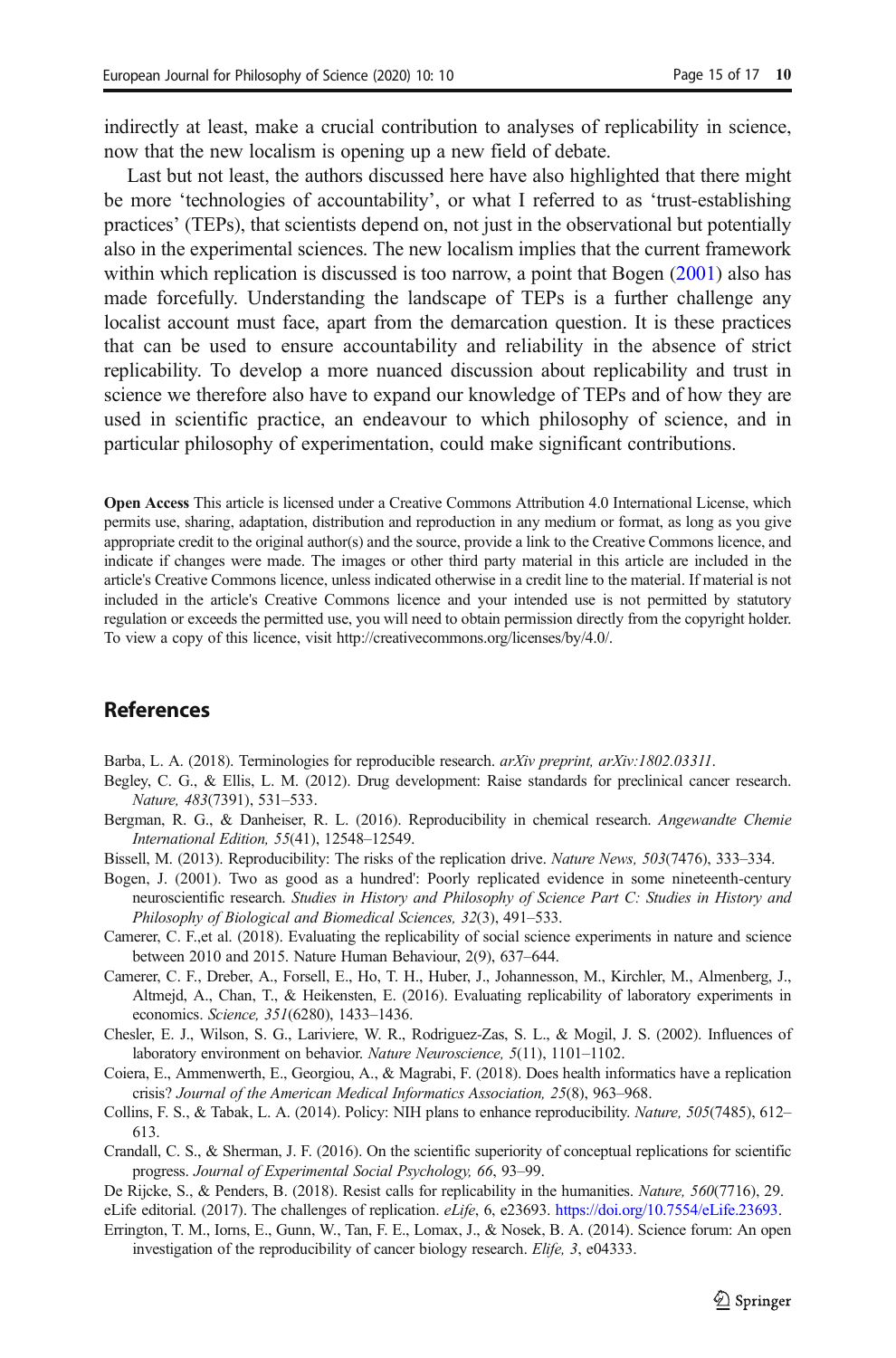- <span id="page-15-0"></span>Fanelli, D. (2018). Opinion: Is science really facing a reproducibility crisis, and do we need it to? Proceedings of the National Academy of Sciences, 115(11), 2628–2631.
- Fanelli, D., Costas, R., & Ioannidis, J. P. (2017). Meta-assessment of bias in science. Proceedings of the National Academy of Sciences, 114(14), 3714–3719.
- Festing, M. F. (2004). Refinement and reduction through the control of variation. Alternatives to Laboratory Animals, 32(1 suppl), 259–263.
- Fidler, F., & Wilcox, J. (2018) "Reproducibility of scientific results", The Stanford Encyclopedia of Philosophy (Winter 2018 Edition), Edward N. Zalta (ed.), URL =  $\langle$ https://plato.stanford. [edu/archives/win2018/entries/scientific-reproducibility/](https://plato.stanford.edu/archives/win2018/entries/scientific-reproducibility/)>. (Accessed 24 May 2019).
- Firestein, S. (2015). Failure: Why science is so successful. New York: Oxford University Press.
- Gilbert, S. (2003). The reactive genome. In G. B. Muller & S. A. Newman (Eds.) Origination of organismal form: Beyond the gene in developmental and evolutionary biology (pp. 87–101). MIT Press.
- Goodman, S. N., Fanelli, D., & Ioannidis, J. P. (2016). What does research reproducibility mean? Science Translational Medicine, 8(341), 341ps12.
- Guttinger, S., & Dupré, J. (2016). "Genomics and Postgenomics", The Stanford Encyclopedia of Philosophy (Winter 2016 Edition), Edward N. Zalta (ed.), URL = [<https://plato.stanford.edu/archives/win2016](https://plato.stanford.edu/archives/win2016/entries/genomics/) [/entries/genomics/>](https://plato.stanford.edu/archives/win2016/entries/genomics/).
- Hutson, M. (2018). Artificial intelligence faces reproducibility crisis. Science, 359(6377), 725–726.
- Ioannidis, J. P. (2012). Why science is not necessarily self-correcting. Perspectives on Psychological Science, 7(6), 645–654.
- Keller, E. F. (2014). From gene action to reactive genomes. The Journal of Physiology, 592(11), 2423–2429.
- Klein, R. A., Ratliff, K. A., Vianello, M., Adams Jr., R. B., Bahník, S., Bernstein, M. J., Bocian, K., et al. (2014). Investigating variation in replicability: A "many labs" replication project. Social Psychology, 45(3), 142.
- Klein, R. A., et al. (2018). Many Labs 2: Investigating variation in replicability across samples and settings. Advances in Methods and Practices in Psychological Science, 1(4), 443–490.
- Lappé, M., & Landecker, H. (2015). How the genome got a life span. New Genetics and Society, 34(2), 152-176.
- Leonelli, S. (2018). "Re-Thinking Reproducibility as a Criterion for Research Quality." [Preprint]. URL: <http://philsci-archive.pitt.edu/id/eprint/14352> (Accessed 2018-10-12).
- Lewejohann, L., Reinhard, C., Schrewe, A., Brandewiede, J., Haemisch, A., Görtz, N., Schachner, M., & Sachser, N. (2006). Environmental bias? Effects of housing conditions, laboratory environment and experimenter on behavioral tests. Genes, Brain and Behavior, 5(1), 64–72.
- Longo, G. (2017). How future depends on past and rare events in systems of life. Foundations of Science, 23(3), 443–474.
- Montévil, M. (2019). Measurement in biology is methodized by theory. Biology and Philosophy, 34, 35–25. [https://doi.org/10.1007/s10539-019-9687-x.](https://doi.org/10.1007/s10539-019-9687-x)
- Nadin, M. (2018). Rethinking the experiment: Necessary (R) evolution. AI & SOCIETY, 33, 467–485. [https://doi.org/10.1007/s00146-017-0705-8.](https://doi.org/10.1007/s00146-017-0705-8)
- Nosek, B. A., & Errington, T. M. (2017). Reproducibility in cancer biology: Making sense of replications. Elife, 6, e23383.
- Open Science Collaboration. (2015). Estimating the reproducibility of psychological science. Science, 349(6251), aac4716.
- Pashler, H., & Wagenmakers, E. J. (2012). Editors' introduction to the special section on replicability in psychological science: A crisis of confidence? Perspectives on Psychological Science, 7(6), 528–530.
- Penders, B., Holbrook, J. B., & de Rijcke, S. (2019). Rinse and repeat: Understanding the value of replication across different ways of knowing. Publications, 7, 52.
- Peng, R. (2015). The reproducibility crisis in science: A statistical counterattack. Significance, 12(3), 30–32.
- Plesser, H. E. (2018). Reproducibility vs. replicability: A brief history of a confused terminology. Frontiers in Neuroinformatics, 11, 76.
- Prinz, F., Schlange, T., & Asadullah, K. (2011). Believe it or not: How much can we rely on published data on potential drug targets? Nature Reviews Drug Discovery, 10(9), 712–713.
- Ramscar, M. (2015). The unspeakable in the pursuit of the unrepeatable. [https://ramscar.wordpress.com/2015](https://ramscar.wordpress.com/2015/08/05/the-unspeakable-in-pursuit-of-the-unrepeatable/) [/08/05/the-unspeakable-in-pursuit-of-the-unrepeatable/](https://ramscar.wordpress.com/2015/08/05/the-unspeakable-in-pursuit-of-the-unrepeatable/) (Accessed 2 June 2019).
- Redish, A. D., Kummerfeld, E., Morris, R. L., & Love, A. C. (2018). Opinion: Reproducibility failures are essential to scientific inquiry. PNAS, 115(20), 5042–5046.
- Richter, S. H. (2017). Systematic heterogenization for better reproducibility in animal experimentation. Lab Animal, 46(9), 343–349.